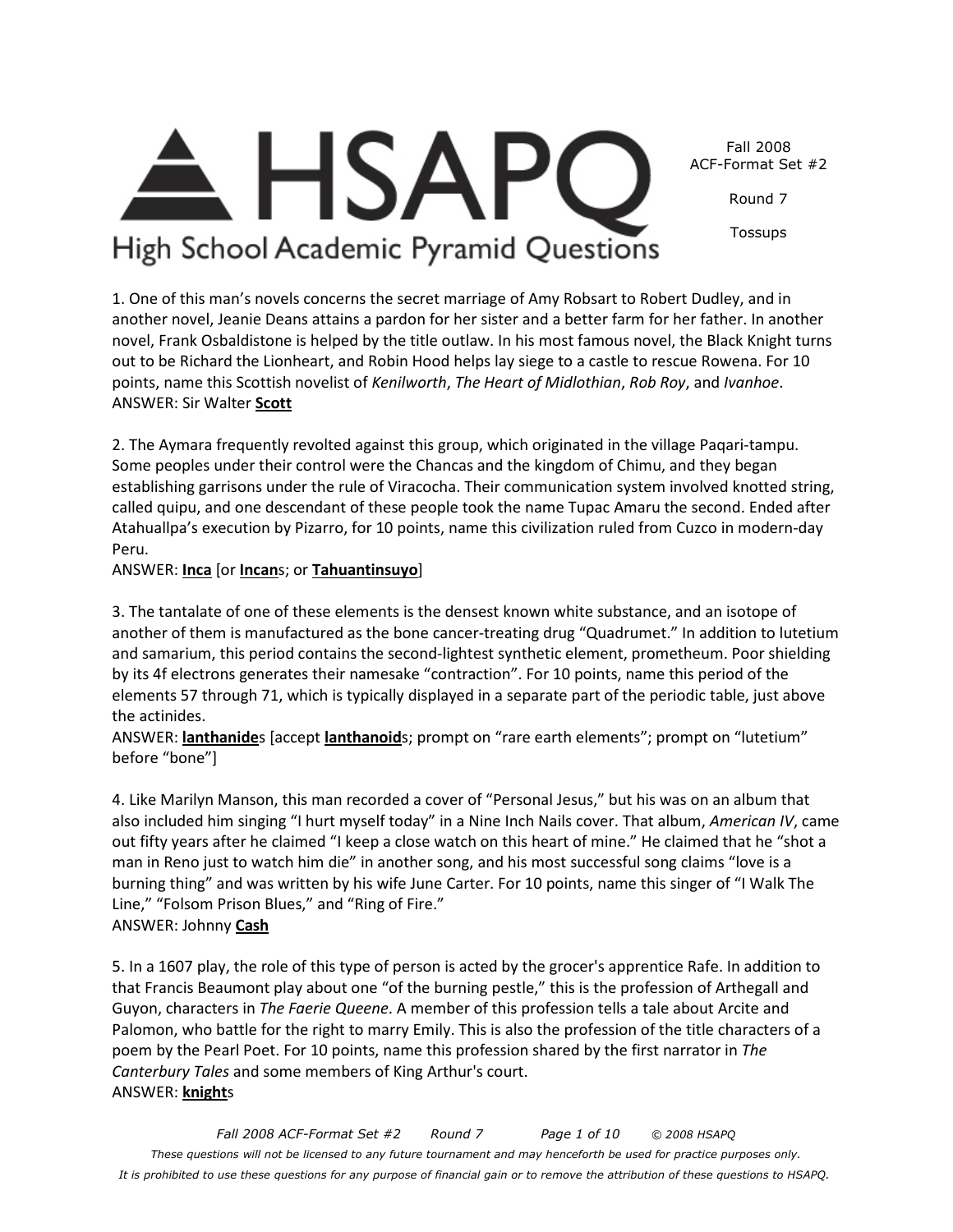6. A compound named after this structure sees the conversion from *cis* to *trans* orientation at the eleventh carbon, and ipRGCs are ganglion cells found in this structure that are sensitive to melanopsin, which helps maintain circadian rhythms. The uvea lies between this entity and the sclera. A region on it that lacks blood vessels is called the fovea centralis, and is also the central portion of the macula. For 10 points, identify this layer of the eye, which contains rods and cones that help transmit optical information.

#### ANSWER: **retina**

7. The protagonist of this novel helps to rob Blum's Delicatessen and writes a fake ransom note, which he signs "Red." Based on the trial of Robert Nixon, this novel is divided into three sections, "Fear," "Flight," and "Fate." It ends with Boris Max delivering a lengthy speech about institutional racism, which fails to prevent the protagonist from being sentenced to death for accidentally smothering Mary Dalton with a pillow. For 10 points, name this 1940 novel about Bigger Thomas, written by Richard Wright. ANSWER: *Native Son*

8. The lowest point in this nation is the Djourab Deppression, and in its northeast is the Ennedi Plateau. The Oubangui Plateau is in the south of this country, and Mount Koussi is found in this nation's Tibesti Massif. The only rivers in this nation are the Chari and Logone, and this nation's Aozou Strip has been a point of contention with this nation's neighbor to the north. For 10 points name this African country located south of Libya with capital at N'Djamena. ANSWER: **Chad**

9. In this war, Baron von Seydlitz was promoted to major general after the Battle of Kolin, and John Stuart negotiated the treaty ending this war. Other battles in this conflict included Krefeld and Leuth, and this conflict was preceded by the Diplomatic Revolution. The Treaty of Hubertusburg allowed Frederick the Great to keep Silesia at the end of this war, and Pitt the Elder was responsible for the successful British strategy in this conflict. For 10 points, name this European war that was ended by the Treaty of Paris and lasted from 1756 to 1763.

#### ANSWER: **Seven Years'** War

10. This structure is located to the southeast of the Piazza della Minerva, which contains a Berninisculpted elephant that supports an obelisk. Melozzo da Forli's *Annunciation* is located in this structure, which was once thought to be designed by either Apollodorus of Damascus or the emperor Hadrian himself. This structure has a massive dome that is exactly as tall as it is wide, and contains an oculus at its top. For 10 points, name this church in Rome, originally a temple dedicated to all the ancient Roman gods.

#### ANSWER: the **Pantheon**

11. In 2005, Rikken, Strohm and Wyder observed this effect in phonons, proving its existence for uncharged particles. This effect can be quantified via the van der Pauw technique, and the mechanism behind it is the Lorenz force. The "quantum" version of this effect is quantized in multiples of Planck's constant over the square of the charge on an electron. For 10 points, name this effect in which the application of an external magnetic field to a current-carrying conductor results in the generation of a voltage gradient.

ANSWER: **Hall** effect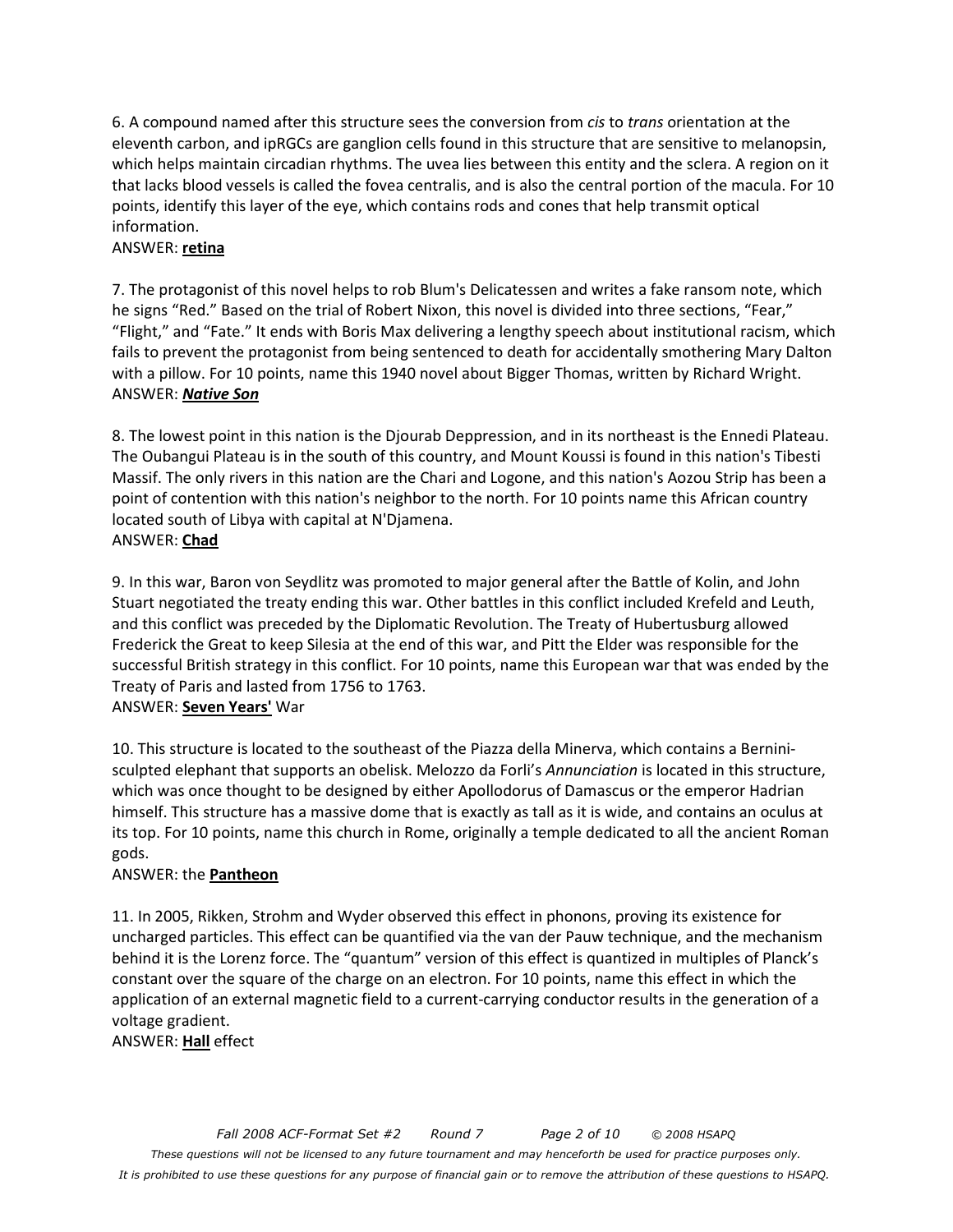12. An early conflict in this war saw the ships President and Congress attack the Belvidera, which was able to repair safely and escape. Another battle in this war was fought when Stephen Van Rensselaer sent troops to Queenston Heights, and Winfield Scott commanded at its battle of Lundy's Lane. Washington D.C. was defended in the battle of Bladensburg in this war, that saw the use of the pirate Jean Lafitte in the Andrew Jackson commanded Battle of New Orleans. For 10 points, name this war between the United States and Britain, ended by the treaty of Ghent. ANSWER: War of **1812**

13. In Aztec myth Tonatiuh fills this role, while the Sumerian deity of this and justice was depicted inspiring Hammurabi. In addition to Shamash, a Roman god of it appeared on coins of Constantine and was worshiped by Elagabalus, while in Norse myth Skoll attempts to eat this type of deity. The Greek deity of this was identified with Hyperion and had his son Phaethon attempt to take his role of driving a chariot across the sky. For 10 points, name this role filled in Egyptian myth by Ra and in Greek myth by Helios.

ANSWER: **sun** gods [accept clear knowledge equivalents]

14. One feature of these objects is the Gunn-Peterson trough. The presence of a faint absorption line distinguishes BL Lac from these objects, though a 2006 paper hypothesizes that BL Lac objects, gamma ray bursters, and these objects are varities of the same object. The brightest of these is found in Virgo, and these objects are often found surrounding supermassive black holes. For 10 points, name these objects typically found near the center of galaxies, whose name is shorthand for "quasi-stellar object." ANSWER: **quasar** [accept **QSO** until "quasi"; accept **quasi-stellar object** until "quasi"]

15. Extensions of this concept include one named after Hall and Pearce, and a phenomenon known as latent inhibition. This phenomenon is highly context-dependent, and given a large enough amount of time, reinstatement can spontaneously occur after extinction. Its main premise is that given enough trials, an unconditioned response can be elicited through both an unconditioned and conditioned stimulus. For 10 points, name this type of conditioning, most famously demonstrated in Pavlov's dogs, which is contrasted with operant conditioning.

ANSWER: **classical conditioning** [accept **Pavlovian conditioning** before "Pavlov" is read]

16. This is the first "untouchable number," and it is the number of "exceptional" Lie groups. The complete graph with this many vertices is not planar according to Kuratowski's theorem. The Abel-Ruffini theorem states that this is the smallest degree of radicals in a polynomial with no general solution. This is the second Fermat prime, the number of Platonic solids, and the fifth number of the Fibonacci sequence. For 10 points, name this number, which is written one-zero-one in binary, and equal to the square root of 25.

#### ANSWER: **five**

17. In one of his novels, a rogue general is served on a platter and fed to the palace guard, while in a short story by this author, a group of small people give an enormous drowned man a funeral. In addition to *The Autumn of the Patriarch*, he wrote a novel titled *Leaf Storm*. Florentino wins the heart of Fermina after Dr. Urbino's death in *Love in the Time of Cholera*, and his best known work describes several generations of the Buendia family. For 10 points, name this Colombian author of *No One Writes to the Colonel* and *One Hundred Years of Solitude*.

ANSWER: Gabriel **García Márquez**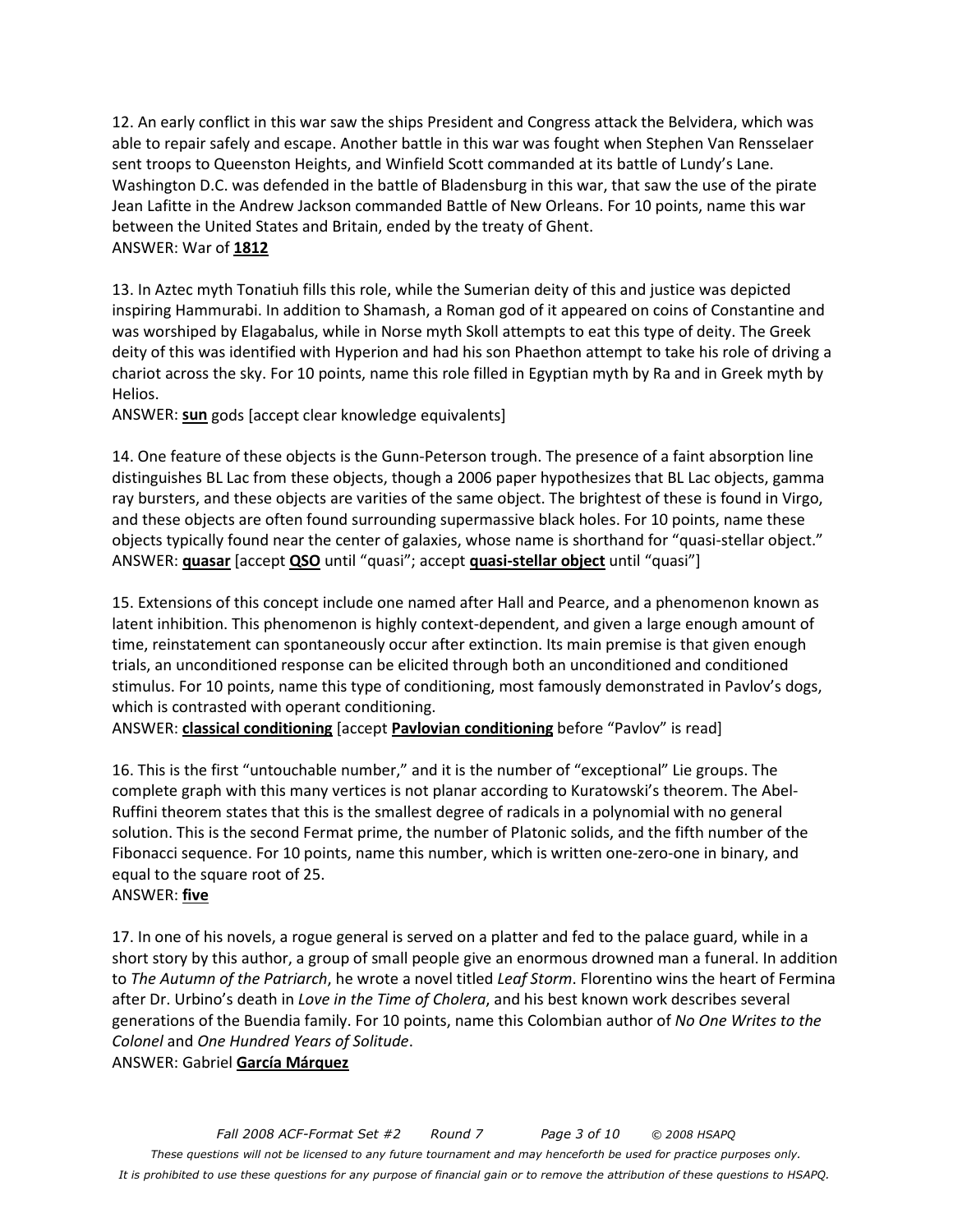18. Among the officials involved in this process are the postulator and the promoter group. The second step in this process earns one the title "Servant of God", once enough witnesses to "heroic virtues" have testified. The third step requires verification of those heroic virtues and investigation into a miracle, while the final step involves attribution of a second miracle. For 10 points, name this process one step beyond beatification, the process by which a Catholic becomes a saint. ANSWER: **canonization** [accept **beatification** until "final"]

19. This man painted a figure in a blue loincloth sitting on a pink mattress and wearing a gold helm in his *Mars Resting*. A boy clutching a globe engages the title figure, who tends to a basin in *An Old Woman Frying Eggs*, and the same figure is handed a goblet filled with water from the title Seville resident in another of his works. A defeated Dutch commander hands over keys in his *Surrender at Breda*, and his only surviving nude, who stares at a mirror, is *The Rokeby Venus*. Known for painting Innocence X, for 10 points, name this Spanish painter of *Las Meninas*.

ANSWER: Diego Rodríguez de Silva y **Velázquez**

20. In one of this author's novels, the protagonist confesses to stealing "The Just Judges," a panel of the Ghent Altarpiece. That novel is set in an Amsterdam bar named Mexico City, and is narrated by Jean-Baptiste Clamence. In addition to *The Fall*, this author wrote a novel about a man who sleeps with Marie Cardona and does not cry at his mother's funeral. In that novel, the protagonist is sentenced to death after shooting an Arab on an Algerian beach. For 10 points, name this existentialist, the French author of *The Stranger*.

## ANSWER: Albert **Camus**

21. Commanders of this ruler include Charles Worsley and Henry Ireton, and he had the Earl of Manchester relieved of command. Thomas Harrison dominated the Barebones Parliament during his rule, and with Thomas Fairfax he won a victory at Naseby with his New Model Army. He dissolved the Rump Parliament, and the faction he led was known as the Roundheads, as opposed to the Cavalier supporters of Charles I. For 10 points, name this Puritan leader in the English Civil War, a Lord Protector of England.

## ANSWER: Oliver **Cromwell**

22. He composed a seven movement ballet that ends with a Molto ritmico entitled *Dance Panels*, and only the last two movements were premiered of his *Statements: Militant, Cryptic, Dogmatic, Subjective, Jingo, Prophetic*. One work of his involves a narrator reading works by the sixteenth president, and another uses variations on the Shaker hymn *Simple Gifts*. This composer of *A Lincoln Portrait* composed a "Hoe-Down" for *Rodeo*. For 10 points, name this composer of *Fanfare for the Common Man* and *Appalachian Spring*. ANSWER: Aaron **Copland**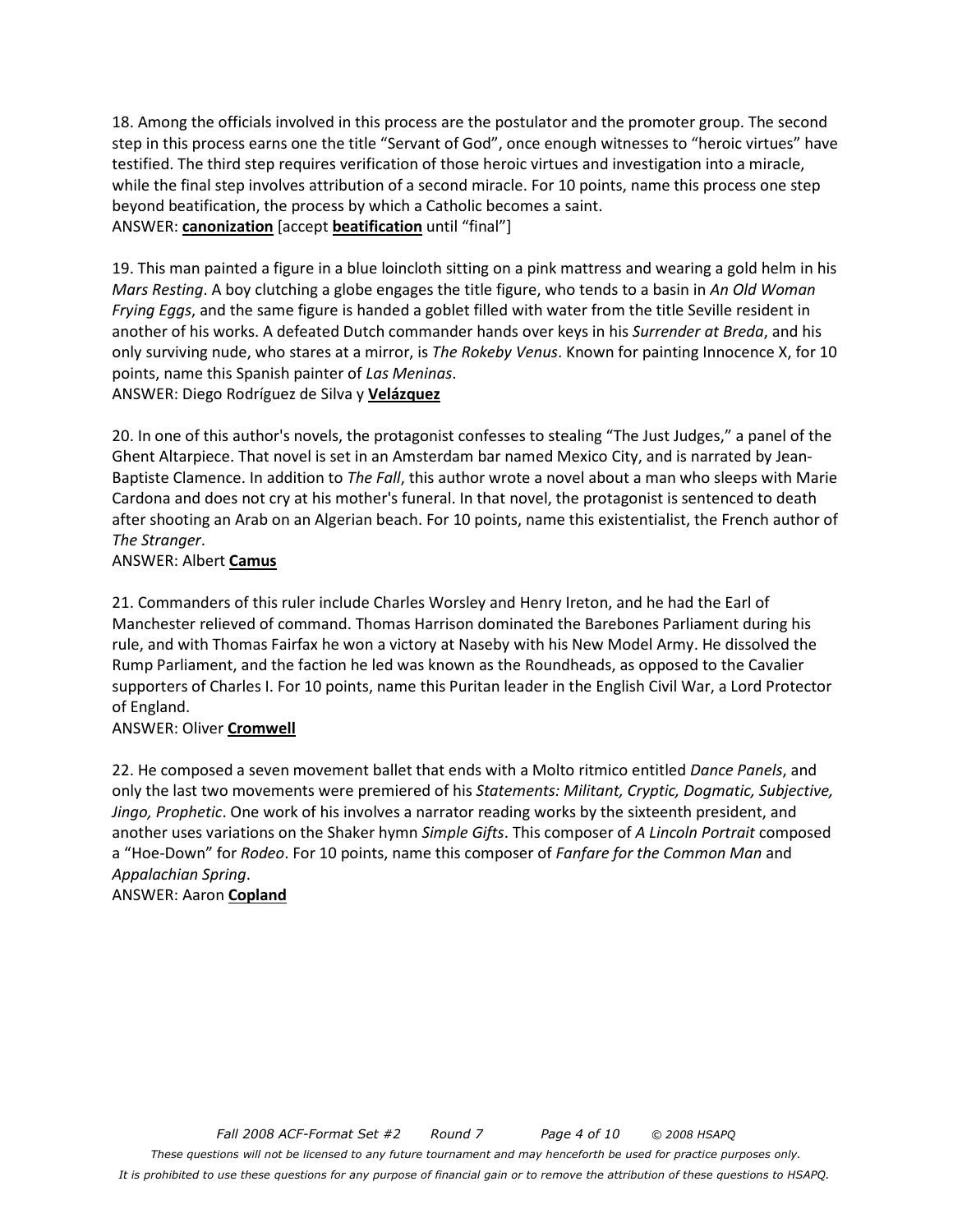*Fall 2008 ACF-Format Set #2 Round 7 Page 5 of 10 © 2008 HSAPQ These questions will not be licensed to any future tournament and may henceforth be used for practice purposes only. It is prohibited to use these questions for any purpose of financial gain or to remove the attribution of these questions to HSAPQ.*

[10] Gustavus Adolphus was killed during the Northern phase of this war, which had begun over the defenestration of Prague. It was settled at Westphalia.

ANSWER: **Thirty Years War** 

ANSWER: **Ragnarok**

ANSWER: **Fenrir** [or the **Fenris** wolf]

[10] This battle of the Thirty Years War was fought because Christian of Anhalt made a stand that was quickly routed by the count von Tilly, giving Catholics control of Prague.

indemnity according to the peace of Knared. For 10 points each: [10] Name this Swedish king, whose daughter Christina had Axel Oxenstierna as regent. His forces defeated Wallenstein at the battle of Lutzen, where he died after being separated.

3. He considered Denmark a national enemy after being forced to give up Alvsborg to pay off a war

cosmos. ANSWER: **fire giants** [prompt on **giants**]

father Odin's death at the jaws of this wolf once bound by Gleipnir.

2. It is thought to possibly be inspired by a typical Icelandic volcanic eruption. For 10 points each: [10] Name this time preceded by the *fimbulwinter*, the climactic battle of Norse mythology.

[10] At Ragnarok, Vidar will rip open this wolf's jaws with the help of the Thickmost Shoe, to avenge his

[10] Ragnarok will end with Surt, the leader of this class of beings, destroying the world-tree and the

the cell *down* its concentration gradient to move another into the cell *against* its gradient.

cation pumped into the cell. For 5 points each, name those two cations. ANSWER: **sodium** [or **Na**<sup>+</sup>] and **potassium** [or **K**<sup>+</sup>]

ANSWER: **antiport**er [prompt on **contransporter**; prompt on **secondary active transporter**] [5/5] One notable antiport "pumps" three of a certain cation out of the cell for every two of another

1. This type of passive transport is often used for small molecules and ions that cannot otherwise pass

[10] This transport protein, which is not a symport, uses energy gained from moving a molecule out of

[10] Name this kind of transport in which a membrane protein helps transport a molecule down an electric potential or concentration gradient. ANSWER: **facilitated diffusion** [do not accept "diffusion"]

through the cell membrane. For 10 points each:

**HSAP** High School Academic Pyramid Questions

Fall 2008 ACF-Format Set #2

Round 7

Bonuses

ANSWER: **Gustavus Adolphus** [or **Gustaf II** Adolf]

ANSWER: Battles of **White Mountain** [or **Bila Hora**]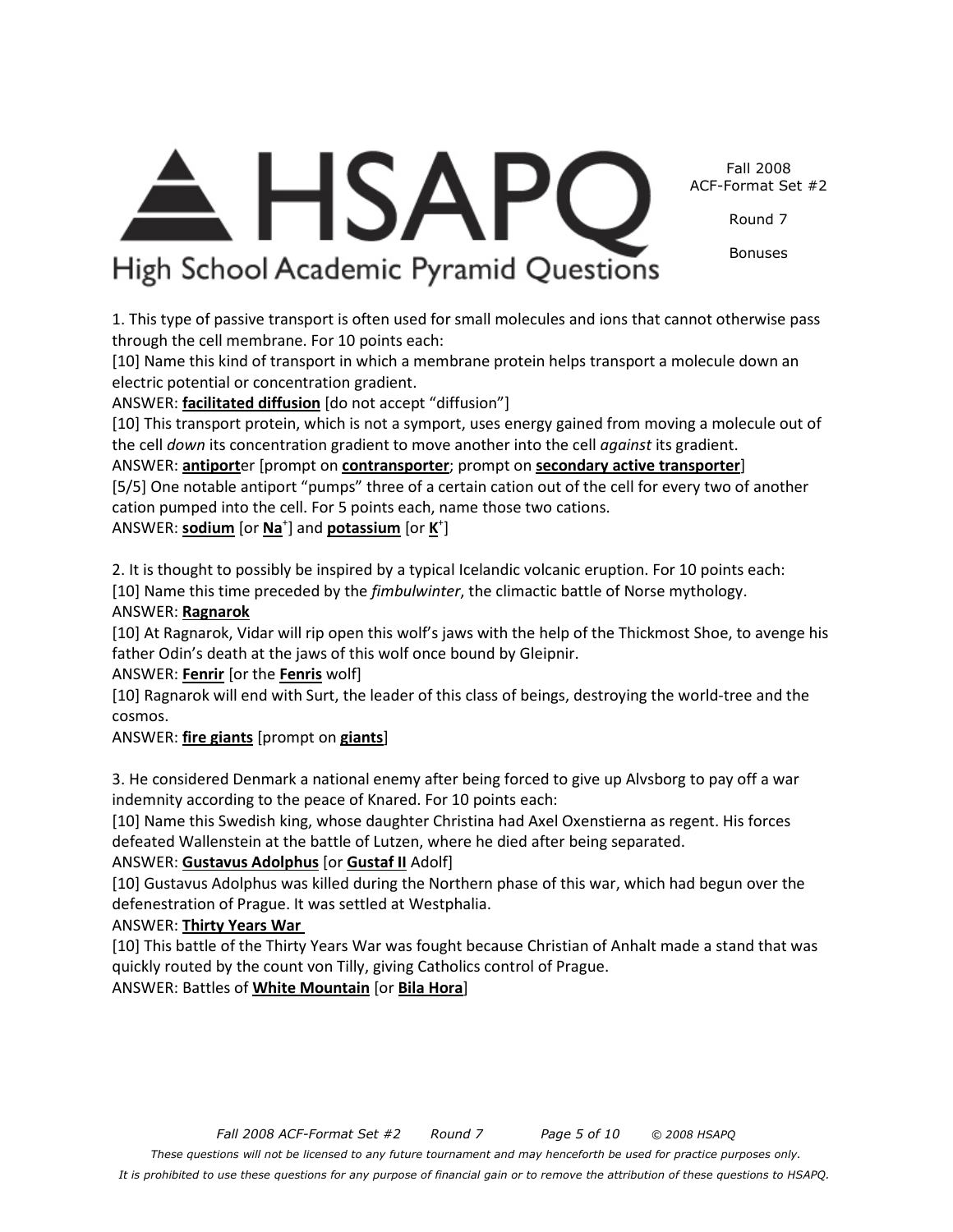4. Active hostilities in this conflict ended with the Pammunjon Armistice. For 10 points each:

[10] Name this event that was sparked by Kim Il Sung's decision to invade a nation led by Syngman Rhee. ANSWER: **Korean** War

[10] General Matthew Ridgeway took over for this man after this man was relieved of duty by President Truman in 1951 for threatening to expand the Korean conflict into China.

# ANSWER: Douglas **MacArthur**

[10] MacArthur had earlier engineered an amphibious landing at this seaport to Seoul, which cut the North Korean supply lines and allowed UN forces to push well above the 38th Parallel. ANSWER: **Inchon**

5. This poetry collection contains sections like "Revolt" and "Spleen and Ideal." For 10 points each: [10] Name this 1861 poetry collection that contains many descriptions of Paris.

# ANSWER: *Les Fleurs du mal* [or *The Flowers of Evil*]

[10] This French poet wrote *Les Fleurs du Mal*.

ANSWER: Charles Pierre **Baudelaire** 

[10] Baudelaire made the first French translations of several works of this American poet of "The Conqueror Worm" and "Annabel Lee." He also wrote "The Pit and the Pendulum." ANSWER: Edgar Allen **Poe**

6. Identify the following about things located on or off of the east coast of Africa, for 10 points each: [10] Consisting of its namesake island and Pemba, this archipelago joined with Tanganyika to form the Republic of Tanzania in 1964.

# ANSWER: **Zanzibar**

[10] This country, whose cities included Mombasa and Nairobi, is on the east side of central Africa. ANSWER: **Kenya**

[10] Lying one thousand miles east of Mombasa, Kenya, this republic consists of one hundred islands in the Indian Ocean. Its largest island is Mahe and its capital is Victoria.

## ANSWER: **Seychelles**

7. Name these French authors, for 10 points each.

[10] This author included works about Eugenie Grandet, Pere Goirot, and Cousine Bette in *The Human Comedy*.

# ANSWER: Honore de **Balzac**

[10] He wrote of a valet who recounts the story of his loves in *Jacques the Fatalist*, but is best known for his efforts on a non-fiction work.

## ANSWER: Denis **Diderot**

[10] This man wrote of a family of giants that has a series of adventures in France in his *Gargantua and Pantagruel*.

# ANSWER: Francois **Rabelais**

8. The title character of an opera hears this aria and realizes the body in the bag is not the Duke of Mantua but his own daughter. For 10 points each:

[10] Give the Italian name of this aria about the fickleness of women.

# ANSWER: "La **Donna e Mobile**"

[10] *La Donna e Mobile* appears in this opera about a hunchback jester.

## ANSWER: *Rigoletto*

[10] This Italian composer of *Nabucco* and *Otello* wrote *Rigoletto*.

ANSWER: Giuseppe Fortunino Francesco **Verdi**

*Fall 2008 ACF-Format Set #2 Round 7 Page 6 of 10 © 2008 HSAPQ* 

*These questions will not be licensed to any future tournament and may henceforth be used for practice purposes only.* 

*It is prohibited to use these questions for any purpose of financial gain or to remove the attribution of these questions to HSAPQ.*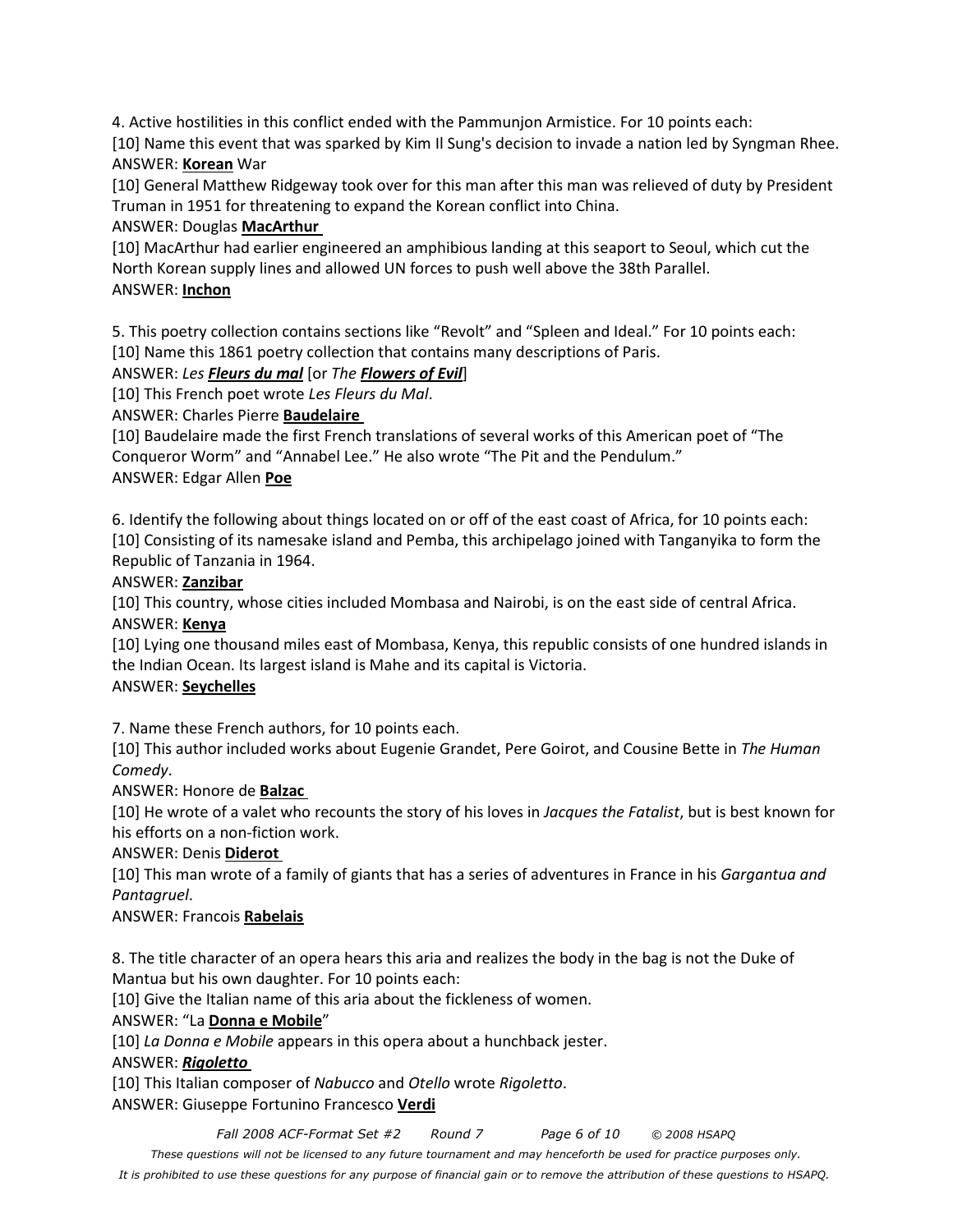9. Iron and coal or hot dogs and buns are examples of these. For 10 points each:

[10] Name these pairs of goods which are usually bought together, and thus shift in demand in the same degree at the same time.

#### ANSWER: **complementary** goods

[10] This quantity is negative for complementary goods, because a price increase for one good will cause a demand decrease for the other.

ANSWER: cross-price-**elasticity** of demand

[10] CDs and MP3s or butter and margarine are examples of this kind of good pair, in which an increase in demand for one good causes a rightward shift in demand for the other.

ANSWER: **substitute** goods [accept word forms]

10. Earn yourself 10 points for each of the following points you name.

[10] At this point in a phase diagram, a compound can co-exist in solid, liquid, and gas phases. ANSWER: **triple** point

[10] Above this temperature, a compound becomes a superheated liquid, and liquid and gas phases are indistinguishable.

ANSWER: **critical** point [or **critical** temperature]

[10] This point represents the lowest possible melting point of a mixture and the composition of that mixture; for salt water, it is -21 degrees Celsius with a 23% by weight concentration of salt. ANSWER: **eutectic** point

11. This poem opens with "you do not do" and claims that the title character is a "bag full of God." For 10 points each:

[10] Name this poem that posits "every woman adores a fascist" and concludes "I'm through," about a title relation who is a "man in black with a Meinkampf look."

#### ANSWER: "**Daddy**"

[10] This American author wrote "Lady Lazarus" and other poetry collected in *The Colossus* and *Ariel*, in addition to "Daddy."

## ANSWER: Sylvia **Plath**

[10] This Sylvia Plath novel tells about Esther Greenwood's descent into mental illness after earning a magazine internship.

## ANSWER: *The Bell Jar*

12. This king faced down the Pilgrimage of Grace uprising. For 10 points each:

[10] Name this English king, whose chief advisors included Thomas Cromwell and Thomas Cranmer . ANSWER: **Henry VIII** 

[10] Named for the incredible pageantry of the occasion, Henry VIII met with Francis I of France in this field near Calais in 1520 for the purposes of forming an alliance.

## ANSWER: Field of the **Cloth of Gold**

[10] This daughter of Ferdinand and Isabella was Henry's first wife. She was the mother of Mary I, and Henry's attempt to have his marriage to her annulled led to the English Reformation.

# ANSWER: **Katharine of Aragon**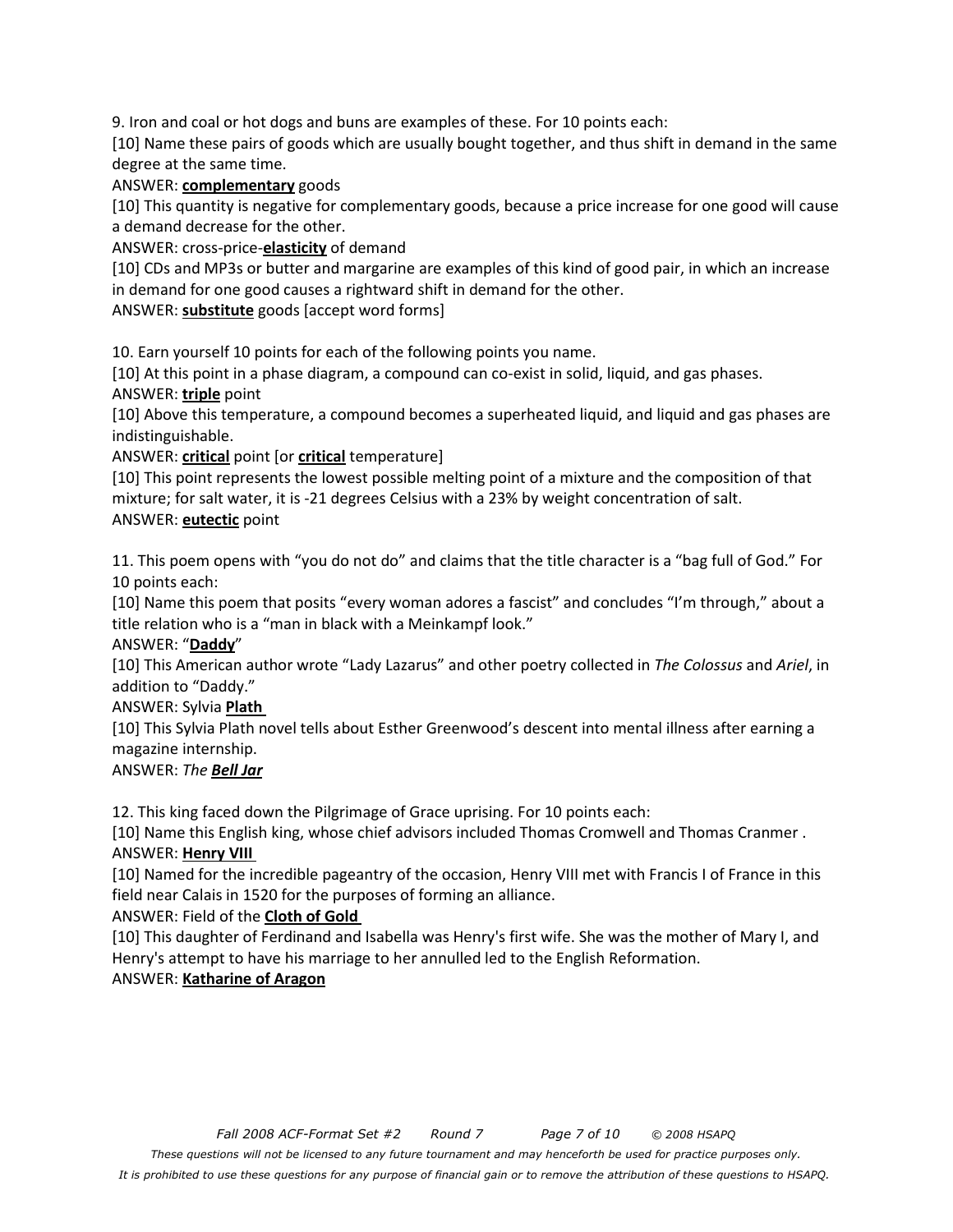13. He suggested that the ruble be made the international currency, and that oil be traded in a "basket of currencies." For 10 points each:

[10] Identify this leader who made the communist Ali Rodriguez his finance minster, and advanced the ALBA as an alternative to the Free Trade Area of the Americas.

ANSWER: Hugo Rafel **Chavez** Frias

[10] Venezuela is a member of this cartel, which has had to drastically cut back supply of oil last week in the light of slumping prices.

ANSWER: **OPEC** [or **Organization of the Petroleum Exporting Countries**]

[10] Hugo Chavez joked about Che Guevera's inability to sing during a televised phone call this man, who came to power after resignation of his brother Fidel.

ANSWER: **R**aul **Castro** [or **R**aul Modesto **Castro** Ruz; prompt on partial]

14. This novel is divided into the sections "Mosque," "Caves," and "Temple." For 10 points each: [10] Name this novel in which Adela Quested accuses Dr. Aziz of raping her inside the Marabar Caves. ANSWER: *A Passage to India* 

[10] This author of *Maurice* and the dystopian short story "The Machine Stops" wrote *A Passage to India*.

ANSWER: Edgar Morgan **Forster** 

[10] In this novel by Forster, Lucy Honeychurch rejects the marriage proposals of Cecil Vyse, instead marrying George Emerson.

# ANSWER: *A Room With a View*

15. For 10 points each name these works of Willa Cather.

[10] The title member of the Shimerda family arrives in Black Hawk and interacts with the narrator Jim Burden in this final novel of the Prairie Trilogy.

ANSWER: *My Antonia* 

[10] Kit Carson appears in this New Mexico set novel, in which Bishop Jean Marie Latour leads a newly created diocese.

## ANSWER: *Death Comes for the Archbishop*

[10] In this novel, Thea Kronborg goes from being the daughter of a Swedish preacher in Moonstone, Colorado to becoming a great opera singer.

ANSWER: The *Song of the Lark*

16. He refused to meet with American ambassadors until he received a bribe in the XYZ Affair. For 10 points each:

[10] Name this French diplomat that served Napoleon, including at the Congress of Erfurt.

ANSWER: Charles Maurice de **Talleyrand**-Perigord

[10] Talleyrand met with Castlereagh and Metternich at this congress that sought to redraw the map of Europe after Napoleon's defeat.

ANSWER: Congress of **Vienna** 

[10] Talleyrand was instrumental in arranging the relatively lenient terms of this treaty which ended the Napoleonic Wars, making sure France retained its pre-revolution possessions.

ANSWER: 1814 Treaty of **Paris**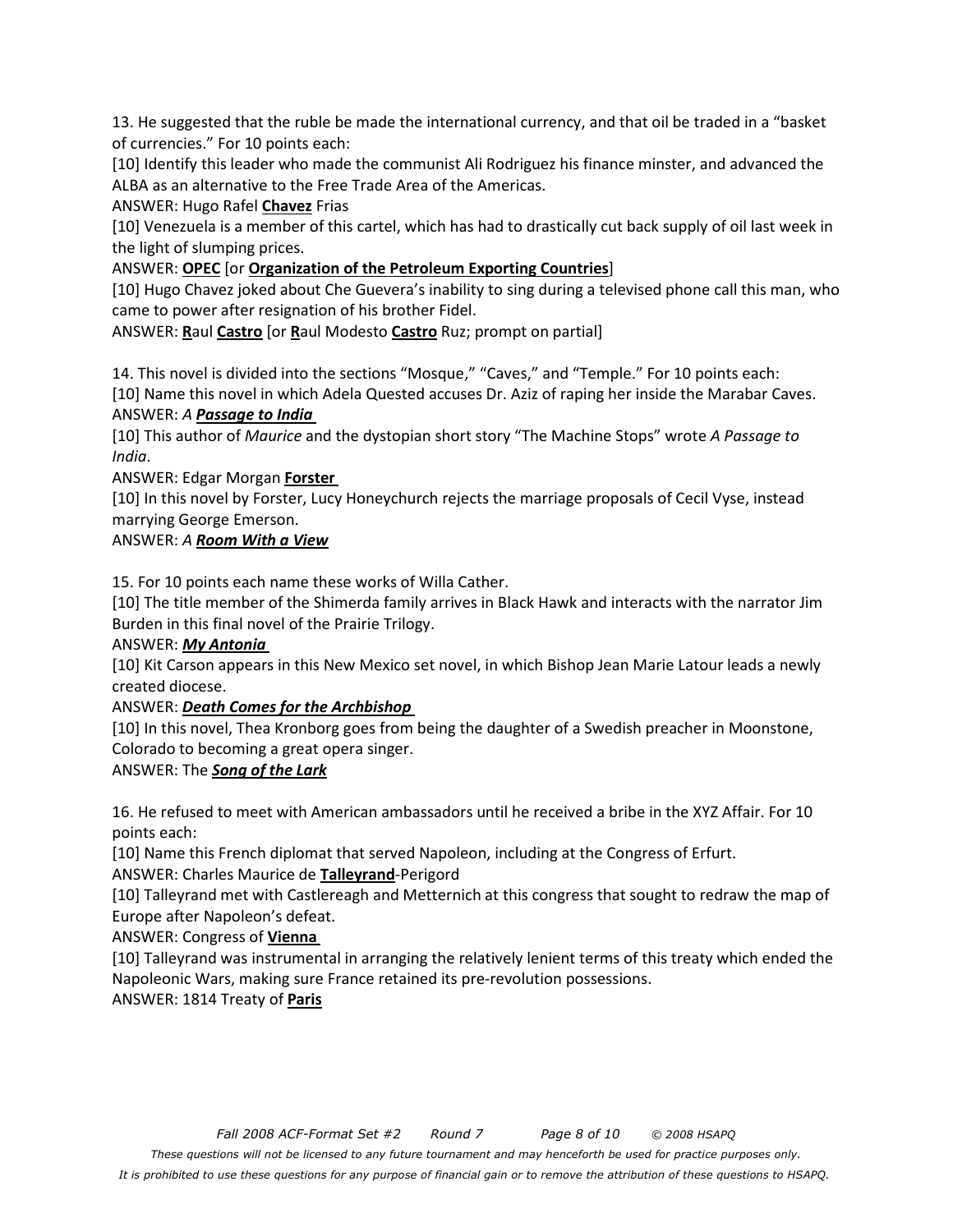17. Followers of this religion must follow the Five Ks, which include keeping their hair uncut. For 10 points each:

[10] Name this Indian religion whose sacred place of The Golden Temple at Amritsar was raided on orders of Indira Gandhi.

ANSWER: **Sikh**ism

[10] Sikhism was initially led by these leaders, ten men starting with Nanak, until Gobind Singh named a book as the eleventh one. In general this term can refer to any wise person.

#### ANSWER: **Guru**s

[10] The book that Singh elevated as Guru was this holy text of Sikhism, compiled by Guru Arjan Dev. ANSWER: *Adi Granth* [or *Sri Guru Granth Sahib*]

18. This term describes a variable amount of memory accessed only during the runtime of the program. For 10 points each:

[10] Give this term which is contrasted with static memory.

ANSWER: **dynamic** memory

[10] This process deletes all variables in a heap of dynamic memory that are not referenced by a pointer. ANSWER: **garbage collection**

[10] This kind of variable is defined in all functions within a program, and so cannot be removed by garbage collection or any other means while the program is running.

ANSWER: **global** variable

19. This member of the Russian Five left an opera unfinished that included the "Polovetsian Dances." For 10 points each:

[10] Name this composer who depicted a caravan being stopped in his *In the Steppes of Central Asia* and part of the opera *Prince Igor*.

ANSWER: Alexander Porfiryevich **Borodin**

[10] Mily Balakirev, who had gotten Borodin interested in the Russian Five, wrote this notoriously difficult "Oriental Fantasy" for piano that was orchestrated by Lyapunov.

ANSWER: *Islamey*

[10] This work, inspired by images by Victor Hartman, includes a "Ballet of the Chicks in Their Shells" and "The Great Gate of Kiev," as well as the "Promenade." It is by Mussorgsky.

## ANSWER: *Pictures at an Exhibition*

20. When a hydrogen in this molecule is replaced by an -OH group, it is known as a phenol. For 10 points each:

[10] Name this molecule with formula C-6-H-6.

ANSWER: **benzene** [or **benzol**]

[10] Benzene cannot be represented by one Lewis structure; instead it undergoes this process, in which two structures alternate in presentation.

ANSWER: **resonance** [or **resonating**]

[10] This German chemist theorized that benzene resonated between two resonance structures. ANSWER: Friedrich August **Kekule** von Stradonitz (keh-COOL-uh)